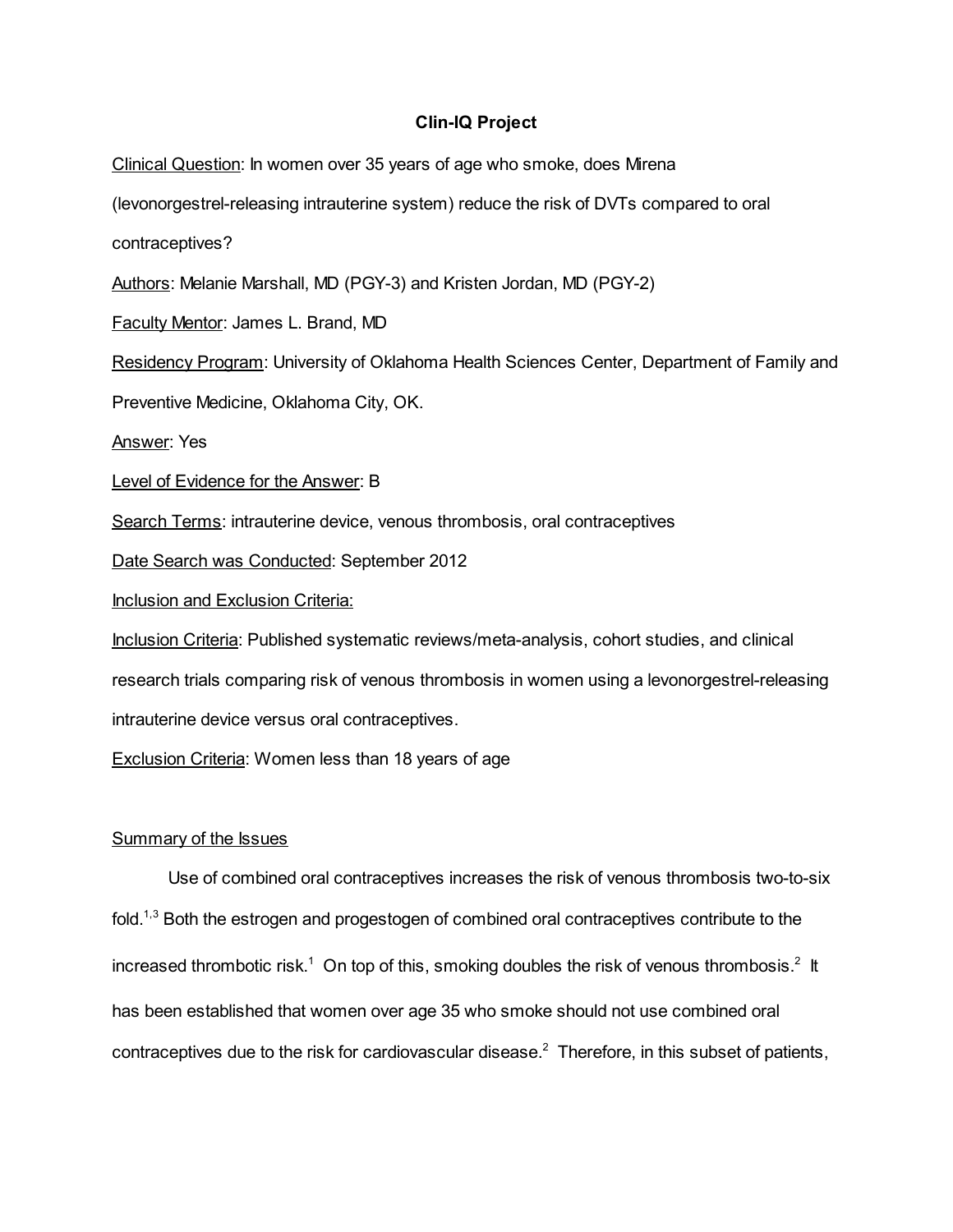other forms of contraception with other routes of administration are being evaluated to see if they have reduced risks.

The levonorgestrel-releasing intrauterine device (LNG-IUD) is a T-shaped plastic contraceptive that is inserted in the uterine cavity where it continuously releases the progestogen levonorgestrel.<sup>3</sup> More than eight million women have used the LNG-IUD worldwide. Plasma levels of levonorgestrel during use of a LNG-IUD are lower than during the use of progestogen-only pills. Studies of progestogen-only pills suggest that there is little or no increased risk of venous thrombosis, therefore it is expected that LNG-IUD will have little thrombotic risk. The thrombin generation-based activated protein C (APC) resistance assay is a global coagulation test that enables quantification of the net prothrombotic effect of combined oral contraceptives and can also be used to predict the thrombotic risk of the LNG-IUD.<sup>1</sup>

## **Summary of the Evidence**

A 2009 study assessed the thrombotic risk of the LNG-IUD. In this study, the thrombotic risk was evaluated by comparing the APC resistance before and after insertion of a LNG-IUD in 56 women. High resistance to APC is associated with an increased risk of thrombosis. In contrast to combined oral contraceptives which increase APC resistance, it was observed that the use of the LNG-IUD slightly decreased the resistance to APC in these 56 women when APC resistance was re-tested 3 months later (mean baseline 2.75 vs. mean three months later 2.47; difference -0.29; 95% CI -0.04 to -0.53).<sup>1</sup> In women who switched from a combined oral contraceptive to the LNG-IUD, there was an even larger decrease in resistance to APC (difference -1.48; 95% CI -0.85 to -2.11). This decrease in APC resistance suggests that the LNG-IUD does not have a prothrombotic effect and suggests that it does not increase the risk of venous thrombosis. The non-randomized design is possibly a limitation of this study. In this study, researchers compared resistance to APC before and after insertion of an IUD in the same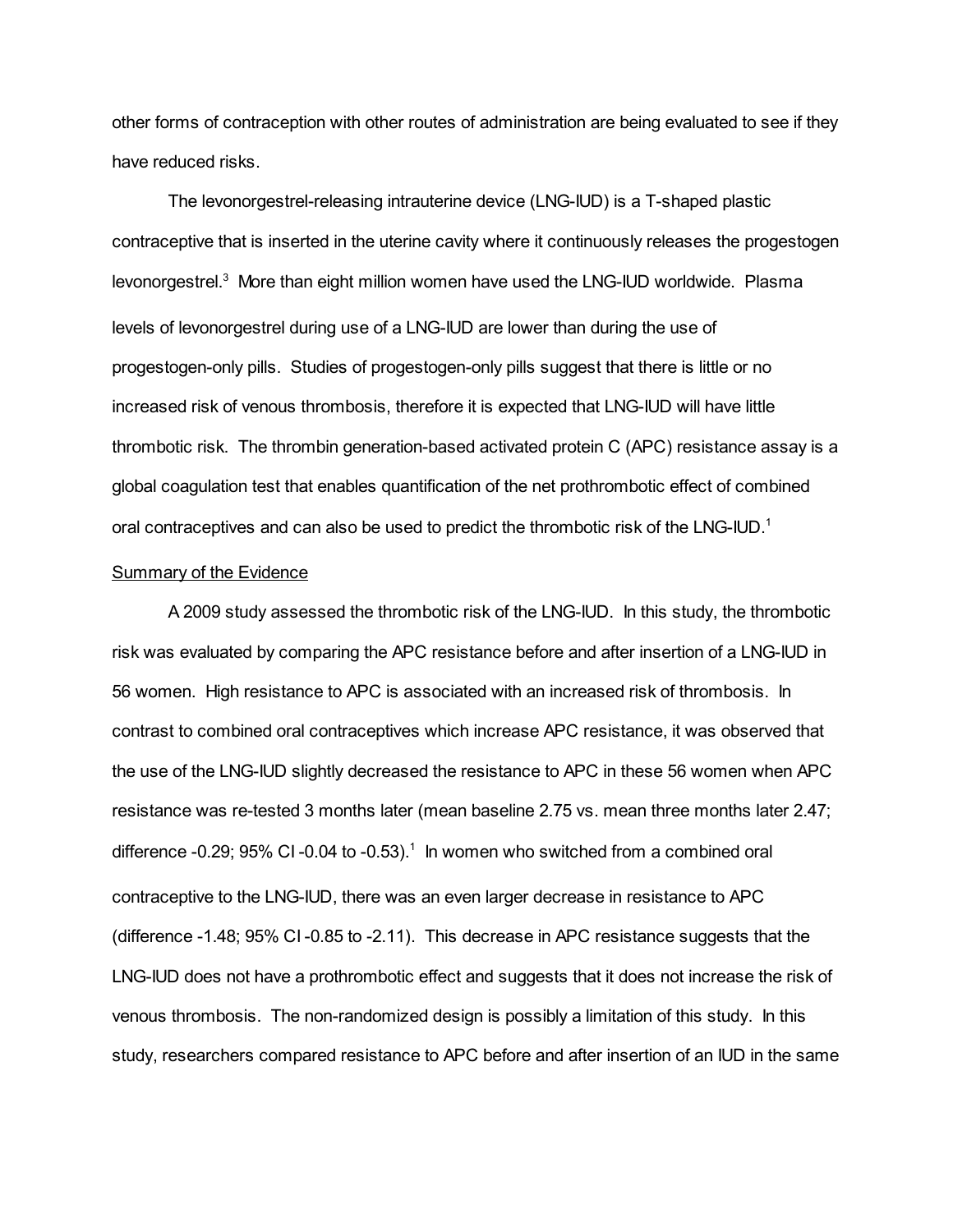women so the comparison groups were equal except for the studied intervention which is the IUD. However, due to the non-randomized design, the observed decrease in APC resistance after insertion of the LNG-IUD can only be attributed to the intrauterine device.<sup>1</sup>

In 2010, analyses were done on a large case-control study on risk factors for venous thrombosis. Risk factors for venous thrombosis associated with non-oral contraceptives including injectable depot-medroxyprogesterone acetate (DMPA) and LNG-IUDs were evaluated for this specific analysis. The original study was a large population-based case-control study on risk factors for venous thrombosis where patients younger than 70 years with a first episode of deep venous thrombosis or pulmonary embolism were analyzed from the files of six anticoagulation clinics in the Netherlands. For this specific study, premenopausal women were selected, aged 18 to 50 years, who were not pregnant nor within four weeks postpartum and were not using oral contraceptives. In this study, 446 patients and 1146 controls were included. The use of injectable DMPA contraceptives were associated with a 3.6-fold increased risk of venous thrombosis compared with nonusers of hormonal contraceptives. The use of a LNG-IUD was not associated with an increased risk (odds ratio 0.3; 95% CI, 0.1 to 1.1). Further adjustment for BMI, positive family history of deep venous thrombosis, or smoking habit only marginally affected the risk estimates. It was concluded that LNG-IUD seems to be the safest option regarding the risk of venous thrombosis, however the study was limited to first thrombotic events. 3

A 2012 cohort study was done to assess the risk of venous thrombosis in users of non-oral hormonal contraception. Participants included all Danish non-pregnant women aged 15-49 free of previous thrombosis or cancer who were followed from 2001 to 2010. In ths study, 1,626,158 women contributed to 9,429,128 woman years of observation, during which time 3,434 first ever venous thrombosis events were confirmed. Risk of thrombosis of users of transdermal, vaginal, intrauterine, and subcutaneous hormonal contraception was compared to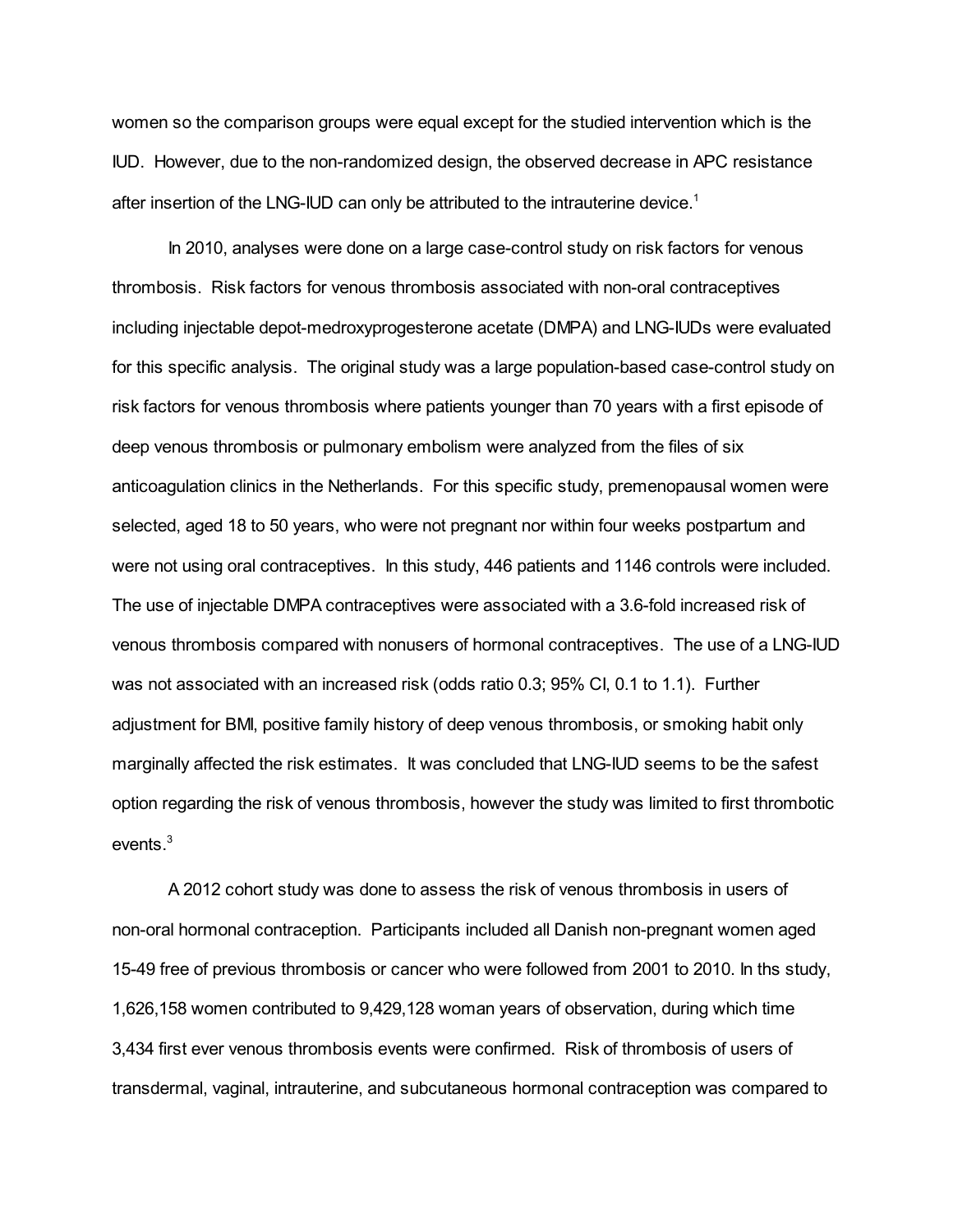users of oral contraceptives and non-users of contraception. It was concluded that compared to non-users of hormonal contraception, transdermal patches increase the risk of venous thrombosis eight times, vaginal rings increase the risk of venous thrombosis 6.5 times, but the LNG-IUD did not cause any increased risk of venous thrombosis and may even be protective (relative risk 0.6, 95% CI 0.4 to 0.8), see Table  $1.^4$ 

| Contraception type                    | Relative Risk (95% CI) |
|---------------------------------------|------------------------|
| Non-use                               | 1.00 (reference)       |
| COC with levonorgestrel and oestrogen | 3.21 (2.70 to 3.81)    |
| COC with norgestimate                 | 3.57 (2.98 to 4.27)    |
| Levonorgestrel IUD                    | $0.57$ (0.41 to 0.81)  |
| Patch                                 | 7.90 (3.54 to 17.65)   |
| Vaginal ring                          | 6.48 (4.69 to 8.94)    |

\*Adapted from original article.

(For all results above, p<0.05.)

## **Conclusion**

Based on our research of literature, we conclude that in women over 35 years of age who smoke, Mirena (levonorgestrel-releasing intrauterine device) reduces the risk of deep vein thrombosis compared to oral contraceptives. The LNG-IUD was found to decrease the resistance to APC which indicates that this device does not have a prothrombotic effect. In all studies reviewed, the LNG-IUD did not cause any increased risk of venous thrombosis. This information will indeed change the way we practice; we will advise women over age 35 who smoke to consider Mirena for contraception.

Reference List (1-2 review articles, 2 evidence articles):